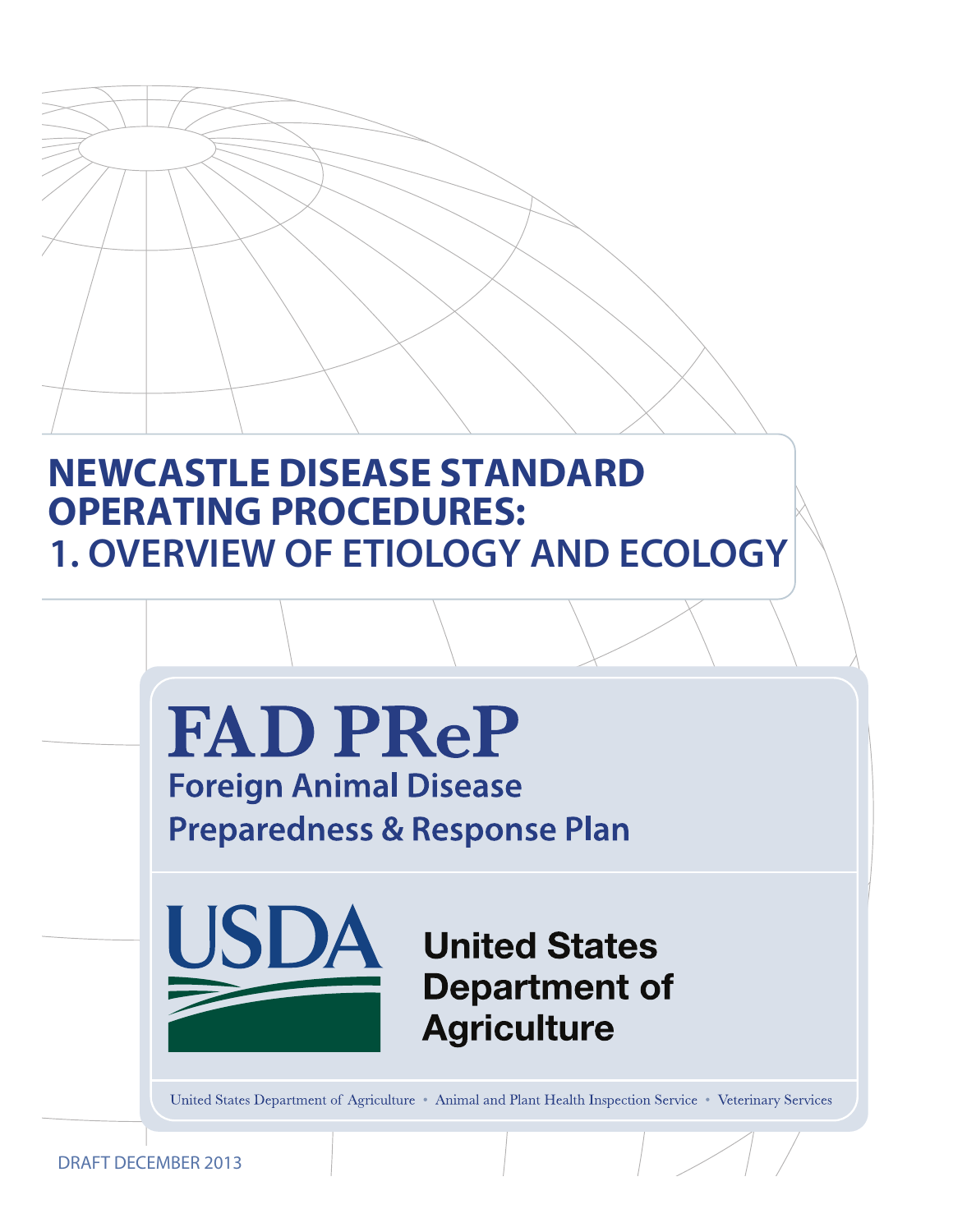| File name:      | ND FAD PReP EandE Dec2013              | SOP number: SOP001         |
|-----------------|----------------------------------------|----------------------------|
| Lead section:   | Preparedness and Incident Coordination | Version number: 2.0        |
| Effective date: | December 2013                          | Review date: December 2016 |

The Foreign Animal Disease Preparedness and Response Plan (FAD PReP) Standard Operating Procedures (SOPs) provide operational guidance for responding to an animal health emergency in the United States.

These draft SOPs are under ongoing review. This document was last updated in **December 2013.**  Please send questions or comments to:

National Preparedness and Incident Coordination Veterinary Services Animal and Plant Health Inspection Service U.S. Department of Agriculture 4700 River Road, Unit 41 Riverdale, Maryland 20737 Telephone: (301) 851-3595 Fax: (301) 734-7817 E-mail: [FAD.PReP.Comments@aphis.usda.gov](mailto:FAD.PReP.Comments@aphis.usda.gov)

While best efforts have been used in developing and preparing the FAD PReP SOPs, the U.S. Government, U.S. Department of Agriculture (USDA), and the Animal and Plant Health Inspection Service and other parties, such as employees and contractors contributing to this document, neither warrant nor assume any legal liability or responsibility for the accuracy, completeness, or usefulness of any information or procedure disclosed. The primary purpose of these FAD PReP SOPs is to provide operational guidance to those government officials responding to a foreign animal disease outbreak. It is only posted for public access as a reference.

The FAD PReP SOPs may refer to links to various other Federal and State agencies and private organizations. These links are maintained solely for the user's information and convenience. If you link to such site, please be aware that you are then subject to the policies of that site. In addition, please note that USDA does not control and cannot guarantee the relevance, timeliness, or accuracy of these outside materials. Further, the inclusion of links or pointers to particular items in hypertext is not intended to reflect their importance, nor is it intended to constitute approval or endorsement of any views expressed, or products or services offered, on these outside websites, or the organizations sponsoring the websites.

Trade names are used solely for the purpose of providing specific information. Mention of a trade name does not constitute a guarantee or warranty of the product by USDA or an endorsement over other products not mentioned.

USDA prohibits discrimination in all its programs and activities on the basis of race, color, national origin, sex, religion, age, disability, political beliefs, sexual orientation, or marital or family status. (Not all prohibited bases apply to all programs.) Persons with disabilities who require alternative means for communication of program information (Braille, large print, audiotape, etc.) should contact USDA's TARGET Center at (202) 720-2600 (voice and telecommunications device for the deaf [TDD]).

To file a complaint of discrimination, write USDA, Director, Office of Civil Rights, Room 326-W, Whitten Building, 1400 Independence Avenue SW, Washington, DC 20250-9410 or call (202) 720-5964 (voice and TDD). USDA is an equal opportunity provider and employer.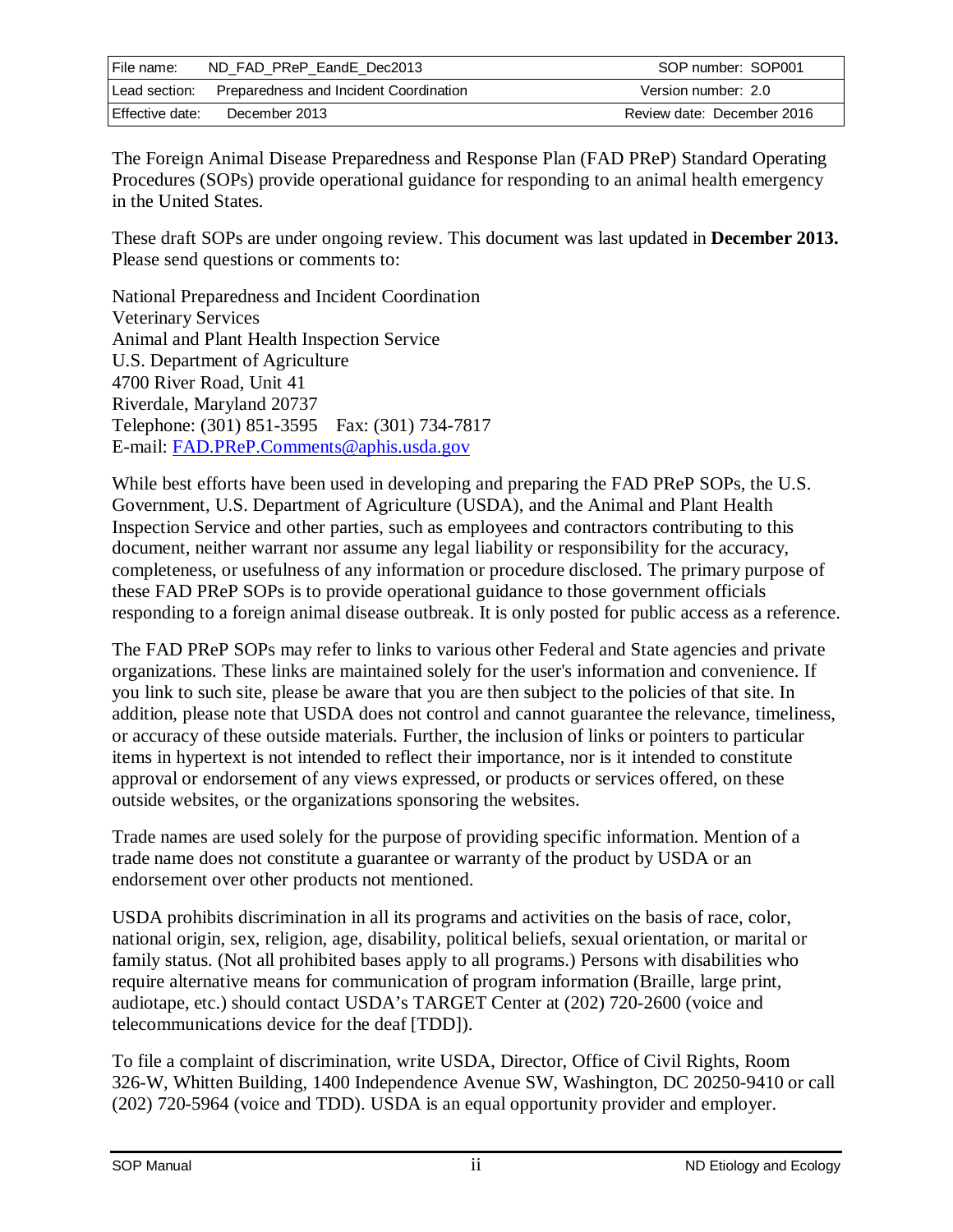

# **Contents**

| 1.1 |  |
|-----|--|
|     |  |
|     |  |
| 1.2 |  |
| 1.3 |  |
|     |  |
|     |  |
|     |  |
|     |  |
|     |  |
|     |  |
|     |  |
| 1.4 |  |
|     |  |
|     |  |
|     |  |
|     |  |
|     |  |
|     |  |
|     |  |
|     |  |
| 1.5 |  |
|     |  |
|     |  |
|     |  |
|     |  |
|     |  |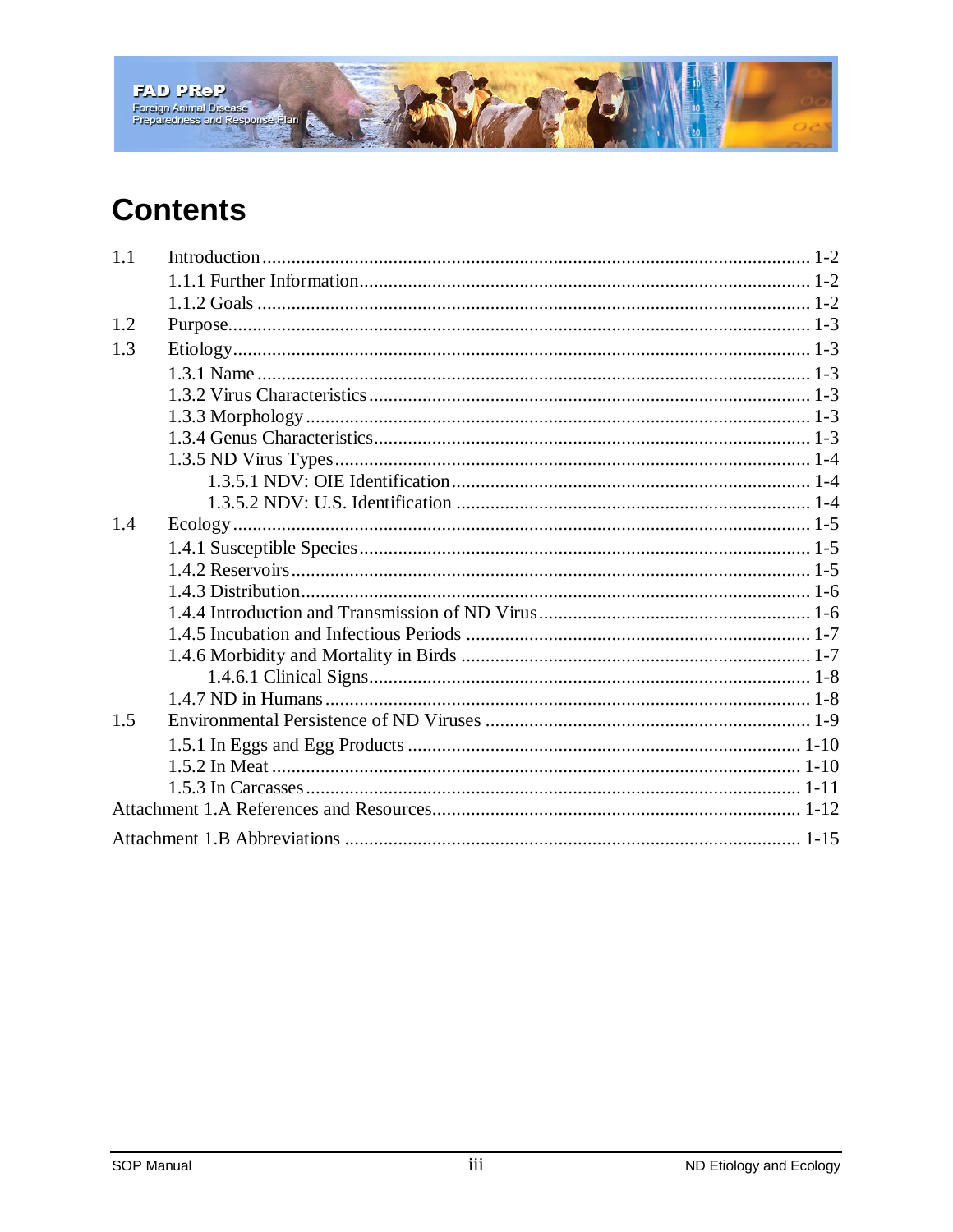## **Newcastle Disease (ND) Etiology & Ecology Quick Summary**

#### Disease

Virulent Newcastle disease virus, in domestic poultry, is referred to in the United States as Newcastle Disease (ND).

#### Mortality and Morbidity

In domestic poultry, ND consistently causes high mortality and morbidity rates approaching 100% in unvaccinated flocks. Surviving birds may suffer permanent neurological damage such as twisted necks or head tremors.

#### Susceptible Species

All avian species have demonstrated some level of susceptibility. Humans are also susceptible to ND.

#### Zoonotic Potential?

Yes, but not a significant threat to public health. In humans, conjunctivitis is the most often clinical sign of disease observed.

#### Reservoir

Chickens, cormorants, pigeon and other migratory waterfowl are considered natural reservoirs of all pathogenicity levels of ND (domestic poultry populations within the U.S. are considered free of virulent isolates).

#### **Transmission**

Direct exposure to infected birds, excrement, respiratory or other secretions.

#### Persistence in the Environment

Viable in ambient environments for longer periods; may survive indefinitely in a frozen environment.

#### Animal Products and By-Products

Virus can persist in eggs and poultry meat products.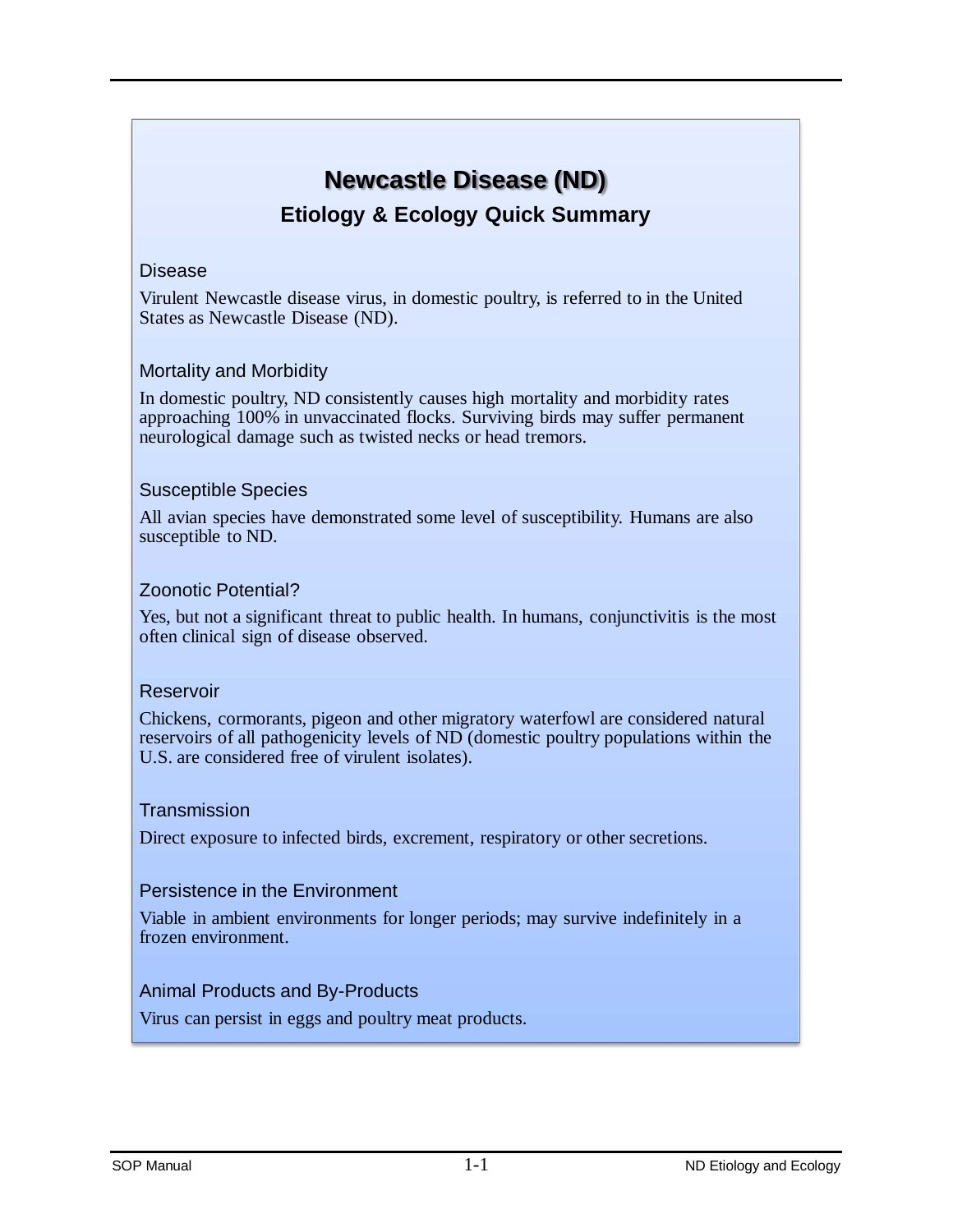## <span id="page-4-0"></span>**1.1 Introduction**

Newcastle disease (ND) is an infectious viral disease that affects at least 250 species of birds in 27 orders[.1](#page-4-3) There are many different clinical signs of ND; signs expressed depend on the virulence of the virus strain, in addition to the susceptibility of the bird species and the immunity of the bird infected. Newcastle disease virus (NDV) is commonly classified according to disease severity with strains being defined as virulent (vNDV) or of low virulence (loNDV). Only infections of NDV [\(see Section 1.3.5.1\)](#page-6-0) meeting the World Organization for Animal Health (OIE) definitions are reportable to the OIE.

Prior to the ability to easily sequence NDV strains, it was common to define strains by the clinical signs observed in chickens upon infection. The three pathotypes are: lentogenic (low virulence), mesogenic, and velogenic (both virulent). Virulent NDV is further classified as neurotropic and viscerotropic. The neurotropic subtype is commonly associated with neurologic and respiratory symptoms; and the viscerotropic subtype is commonly associated with hemorrhagic lesions in the intestinal tract, but may also cause neurological signs.

Newcastle Disease (ND), as examined here, refers to infections in poultry species with virulent NDV (vNDV). There is currently no evidence of ND circulation in domestic poultry flocks in the United States.

Morbidity and mortality rates vary according to order and species, affecting domestic poultry most acutely. While ND is zoonotic, the transference to humans typically manifests as conjunctivitis, rarely progressing to mild, influenza-like symptoms.

#### <span id="page-4-1"></span>1.1.1 Further Information

This document is intended to be an overview, focusing on vNDV in domestic poultry, which in the United States is referred to as ND. Additional resources on ND are listed in [Attachment 1.A.](#page-13-1) In addition to this document, information can also be found in the *ND Response Plan: The Red Book* and the vNDV Case Definition. These documents are available on the APHIS public website [\(http://www.aphis.usda.gov/animal\\_health/emergency\\_management\)](http://www.aphis.usda.gov/animal_health/emergency_management) or on the Animal and Plant Health Inspection Service (APHIS) Intranet [\(http://inside.aphis.usda.gov/vs/em/fadprep.shtml,](http://inside.aphis.usda.gov/vs/em/fadprep.shtml) for APHIS employees.

#### <span id="page-4-2"></span>1.1.2 Goals

As a preparedness goal, APHIS will provide etiology and ecology summaries for ND, and update these summaries at regular intervals.

As a response goal, the Unified Command and stakeholders will have a common set of etiology and ecology definitions and descriptions, to ensure proper understanding of ND when establishing or revising goals, objectives, strategies, and procedures.

<span id="page-4-3"></span><sup>&</sup>lt;sup>1</sup> Center for Food Security and Public Health (CFSPH), Iowa State University & Institute for International Cooperation in Animal Biologics. 2008. "Newcastle Disease." [http://www.cfsph.iastate.edu/DiseaseInfo/disease.php?name=newcastle-disease&lang=en.](http://www.cfsph.iastate.edu/DiseaseInfo/disease.php?name=newcastle-disease&lang=en)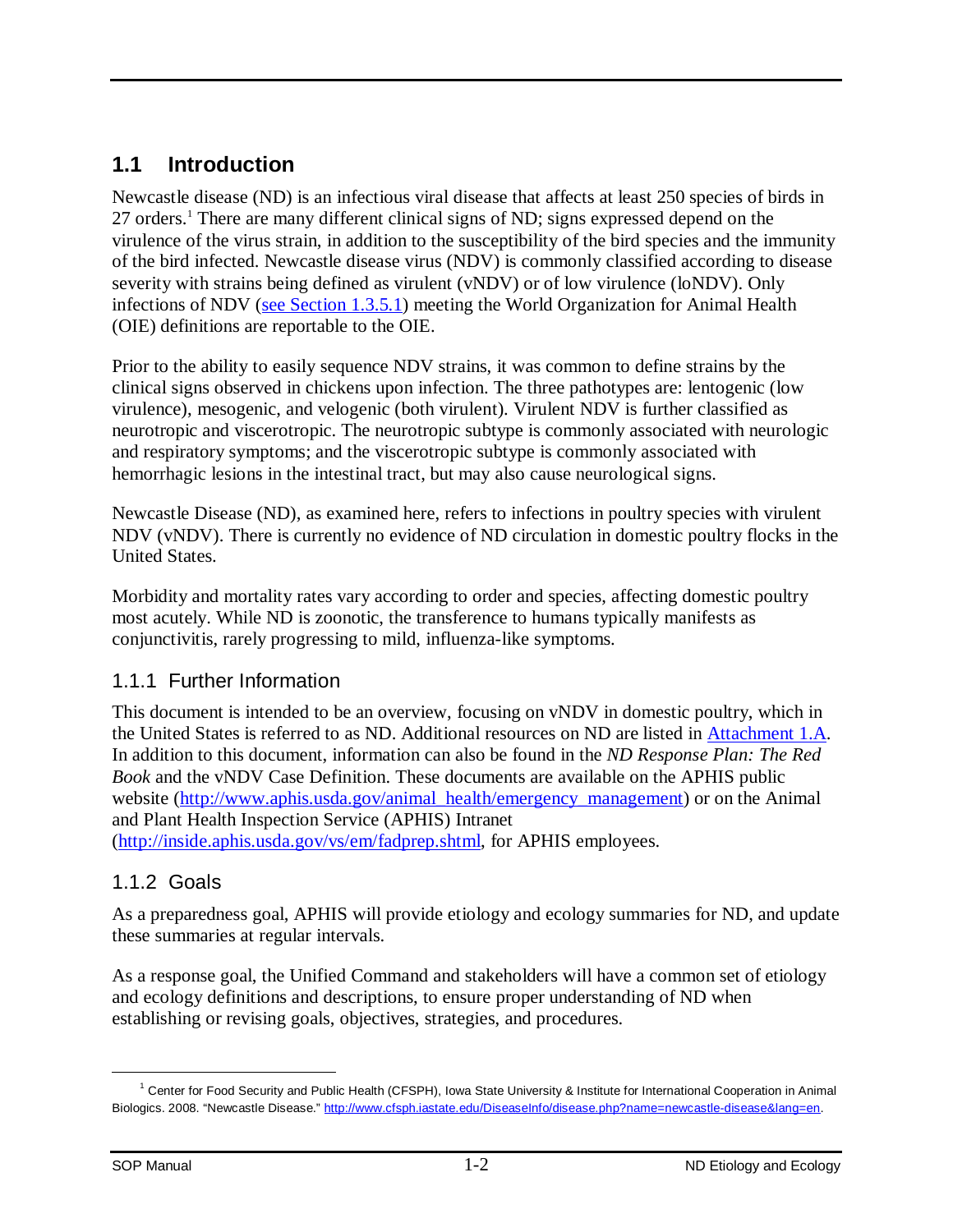## <span id="page-5-0"></span>**1.2 Purpose**

The purpose of this document is to provide responders and stakeholders with a common understanding of the disease agent.

## <span id="page-5-1"></span>**1.3 Etiology**

## <span id="page-5-2"></span>1.3.1 Name

The virus responsible for causing ND is "a member of the family Paramyxoviridae in the genus Avulavirus."[2](#page-5-6) NDV is also known as avian paramyxovirus, of serotype 1 (APMV-1). Only infections with the virulent APMV-1 (or vNDV) are responsible for ND. Strains of NDV that are of low virulence (loNDV) are often used as vaccines to prevent disease and death from ND.

#### <span id="page-5-3"></span>1.3.2 Virus Characteristics

According to the International Committee on Taxonomy of Viruses (ICTV), this disease has the following characteristics:

- Family: Paramyxoviridae
- Genus: Avulavirus
- Serotypes: One
- Classes: Two
- Genotypes: At least nine identified; classification list is growing
- Isolates/Strains: Hundreds positively identified; classification list is growing
	- Throughout the world, novel strains of the virus are identified as affecting species previously thought to be resistant.<sup>3</sup>

#### <span id="page-5-4"></span>1.3.3 Morphology

According to ICTV, ND virions measure approximately 150–200 nanometers (nm) in diameter, and 1,000–10,000 nm in length. Surface projections on the envelope are spaced widely apart, and haemagglutinin-neuraminidase (HN) and fusion (F) glycoproteins are equally distributed on the surface, embedded in a lipid bilayer. This lipid bilayer is comprised of the HN and the F glycoproteins. The capsid/nucleocapsid is elongated with a helical symmetry; the nucleocapsid is not segmented.<sup>[4](#page-5-8)</sup>

#### <span id="page-5-5"></span>1.3.4 Genus Characteristics

This genus has the following characteristics:

<sup>&</sup>lt;sup>2</sup> World Organization for Animal Health (OIE). 2009. OIE Technical Disease Card. Newcastle Disease. [http://www.oie.int/.](http://www.oie.int/)

<span id="page-5-8"></span><span id="page-5-7"></span><span id="page-5-6"></span><sup>&</sup>lt;sup>3</sup> Center for Food Security and Public Health (CFSPH), Iowa State University & Institute for International Cooperation in Animal Biologics. 2008. "Newcastle Disease Fact Sheet." [http://www.cfsph.iastate.edu/DiseaseInfo/disease.php?name=newcastle](http://www.cfsph.iastate.edu/DiseaseInfo/disease.php?name=newcastle-disease&lang=en)[disease&lang=en.](http://www.cfsph.iastate.edu/DiseaseInfo/disease.php?name=newcastle-disease&lang=en)

International Committee on Taxonomy of Viruses (ICTV). 2011. ICTV Database. [http://www.ictvdb.org/ICTVdB/index.htm.](http://www.ictvdb.org/ICTVdB/index.htm)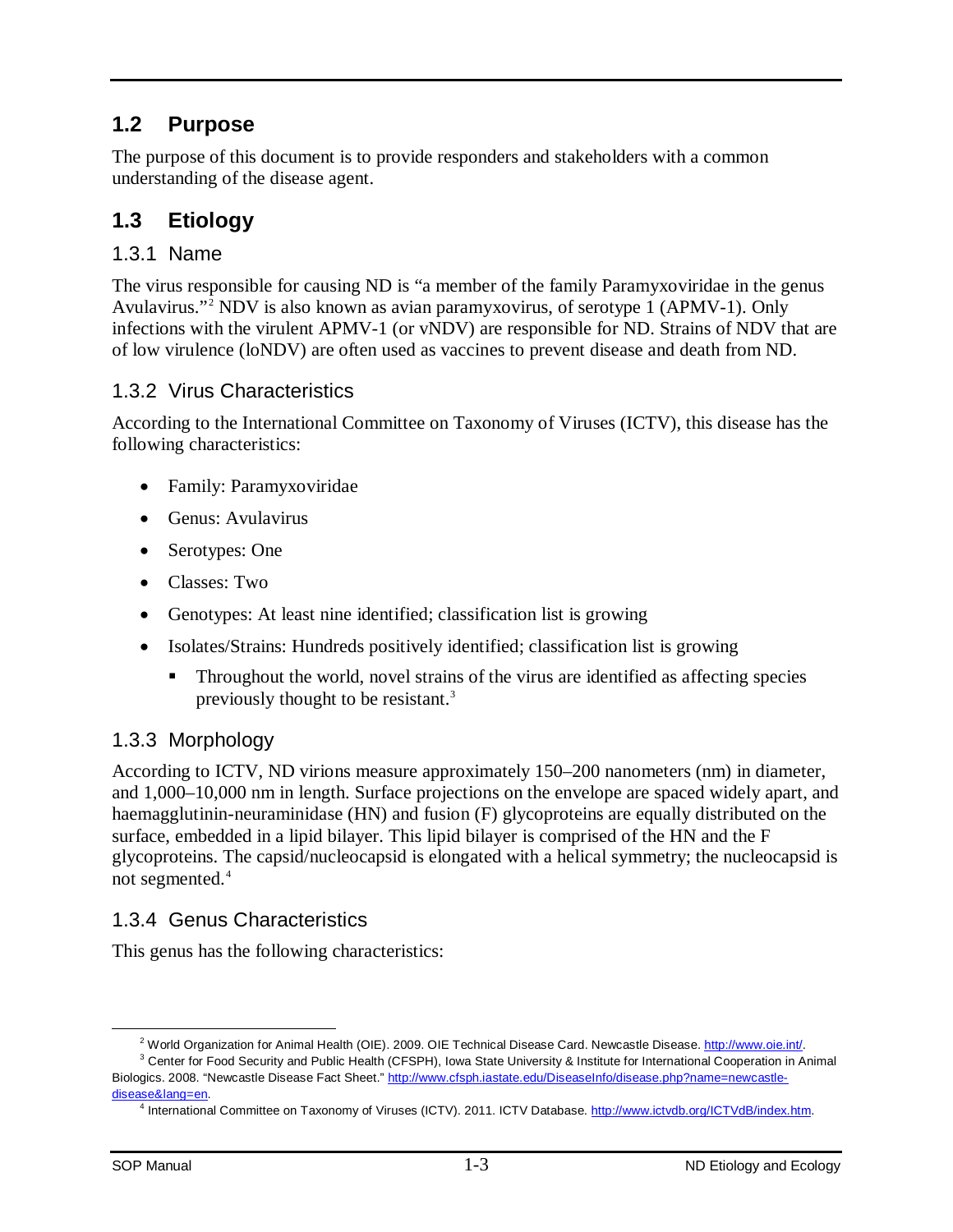- Two surface proteins are important to the identification and behavior of the virus: HN and the F protein.
- HN is "important in the attachment and release of the virus from the host cells in addition to its serologic identification."[5](#page-6-3)
- The F protein is vital to the virulence and pathogenesis of the disease.

## <span id="page-6-0"></span>1.3.5 ND Virus Types

There are three major pathotypes based on virulence: lentogenic (categorized as low virulence viruses), mesogenic and velogenic (virulent viruses). The virulent viruses are further classified as either neurotropic or viscerotropic. Even under controlled laboratory conditions, these pathotype groupings may not be obvious; low virulence and virulent, based on diagnostics, is a more appropriate way to classify NDV. Only NDV with virulent fusion cleavage sites fit the U.S. definition of ND.

Subtypes are classified into strains, which are described by a number of characteristics, including type, host, place of first isolation, strain number, year of isolation, and antigenic subtype.

#### <span id="page-6-1"></span>1.3.5.1 NDV: OIE Identification

The OIE defines vNDV as the following:

For the purposes of the *Terrestrial Code*, Newcastle disease (ND) is defined as an infection of poultry caused by a virus (NDV) of avian paramyxovirus serotype 1 (APMV-1) that meets one of the following criteria for virulence:

- a. The virus has an intracerebral pathogenicity index (ICPI) in day-old chicks (*gallus gallus*) of 0.7 or greater; or
- b. Multiple basic amino acids have been demonstrated in the virus (either directly or by deduction) at the C-terminus of the F2 protein and phenylalanine at residue 117, which is the N-terminus of the F1 protein. The term 'multiple basic amino acids' refers to at least three arginine or lysine residues between residues 113 and 116. Failure to demonstrate the characteristic pattern of amino acid residues as described above would require characterization of the isolated virus by an ICPI test.

In this definition, amino acid residues are numbered from the N-terminus of the amino acid sequence deduced from the nucleotide sequence of the F0 gene, 113–116 corresponds to residues  $-4$  to  $-1$  from the cleavage site.<sup>[6](#page-6-4)</sup>

## <span id="page-6-2"></span>1.3.5.2 NDV: U.S. Identification

The United States defines ND as the following:

Newcastle disease is an acute, rapidly spreading, and usually fatal viral infection of poultry

<span id="page-6-3"></span><sup>5</sup> United States Animal Health Association (USAHA). 2008. Foreign Animal Diseases. 7th ed. Boca Raton, FL: Boca Publications Group.

<span id="page-6-4"></span><sup>6</sup> World Organization for Animal Health (OIE). 2013. Terrestrial Animal Health Code. Chapter 10.9. Newcastle Disease. [http://www.oie.int.](http://www.oie.int/)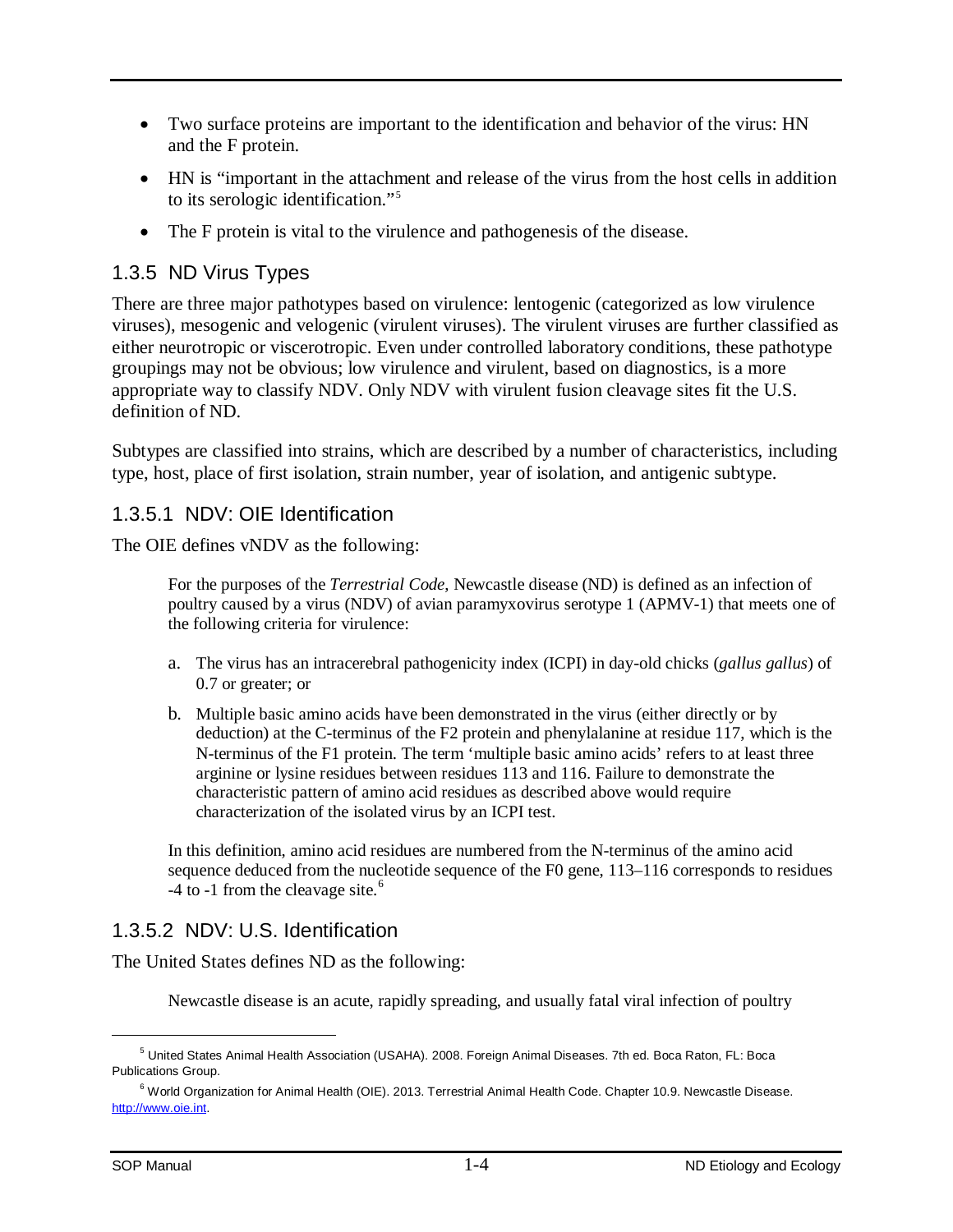caused by an avian paramyxovirus serotype 1 that meets one of the following criteria for virulence: The virus has an intracerebral pathogenicity index (ICPI) in day-old chicks (*Gallus gallus)* of 0.7 or greater; or multiple basic amino acids have been demonstrated in the virus (either directly or by deduction) at the C-terminus of the F2 protein and phenylalanine at residue 117, which is the N-terminus of the F1 protein. The term "multiple basic amino acids" refers to at least three arginine or lysine residues between residues 113 and 116. In this definition, amino acid residues are numbered from the N-terminus of the amino acid sequence deduced from the nucleotide sequence of the F0 gene; 113-116 corresponds to residues -4 to -1 from the cleavage site. Failure to demonstrate the characteristic pattern of amino acid residues as described above may require characterization of the isolated virus by an ICPI test. A failure to detect a cleavage site that is consistent with virulent strains does not confirm the absence of a virulent virus.<sup>[7](#page-7-3)</sup>

## <span id="page-7-0"></span>**1.4 Ecology**

## <span id="page-7-1"></span>1.4.1 Susceptible Species

Evidence suggests all avian species are susceptible to infection with ND viruses, including:

- Chickens
- Turkeys
- Cormorants
- Migratory waterfowl
- Parrots
- Pigeons
- A wide variety of other birds, including shorebirds and penguins.

ND is particularly threatening to domestic poultry. Under non-experimental conditions, there is no evidence to suggest ND affects mammalian hosts, with humans being the sole exception.

## <span id="page-7-2"></span>1.4.2 Reservoirs

NDV, particularly the loNDV, is frequently isolated from free-living wild birds. Migratory waterfowl and Charadriiformes (shorebirds) can be infected with loNDV and vNDV. It is possible for them to be infected with and shed NDV in saliva and feces without showing any signs of illness. NDV strains are found worldwide and have been isolated from over 250 species.<sup>[8](#page-7-4)</sup> The relative significance of different wild bird reservoirs is unknown, however, some evidence suggest that some bird species such as cormorants and pigeons may represent a major potential source of infection for domestic birds, particularly poultry. There is no evidence of ND generation in a reservoir.

 $<sup>7</sup>$  From 9 CFR 82.1.</sup>

<span id="page-7-4"></span><span id="page-7-3"></span><sup>&</sup>lt;sup>8</sup> Center for Food Security and Public Health (CFSPH), Iowa State University & Institute for International Cooperation in Animal Biologics. 2008. "Newcastle Disease Fact Sheet." [http://www.cfsph.iastate.edu/DiseaseInfo/disease.php?name=newcastle](http://www.cfsph.iastate.edu/DiseaseInfo/disease.php?name=newcastle-disease&lang=en)[disease&lang=en.](http://www.cfsph.iastate.edu/DiseaseInfo/disease.php?name=newcastle-disease&lang=en)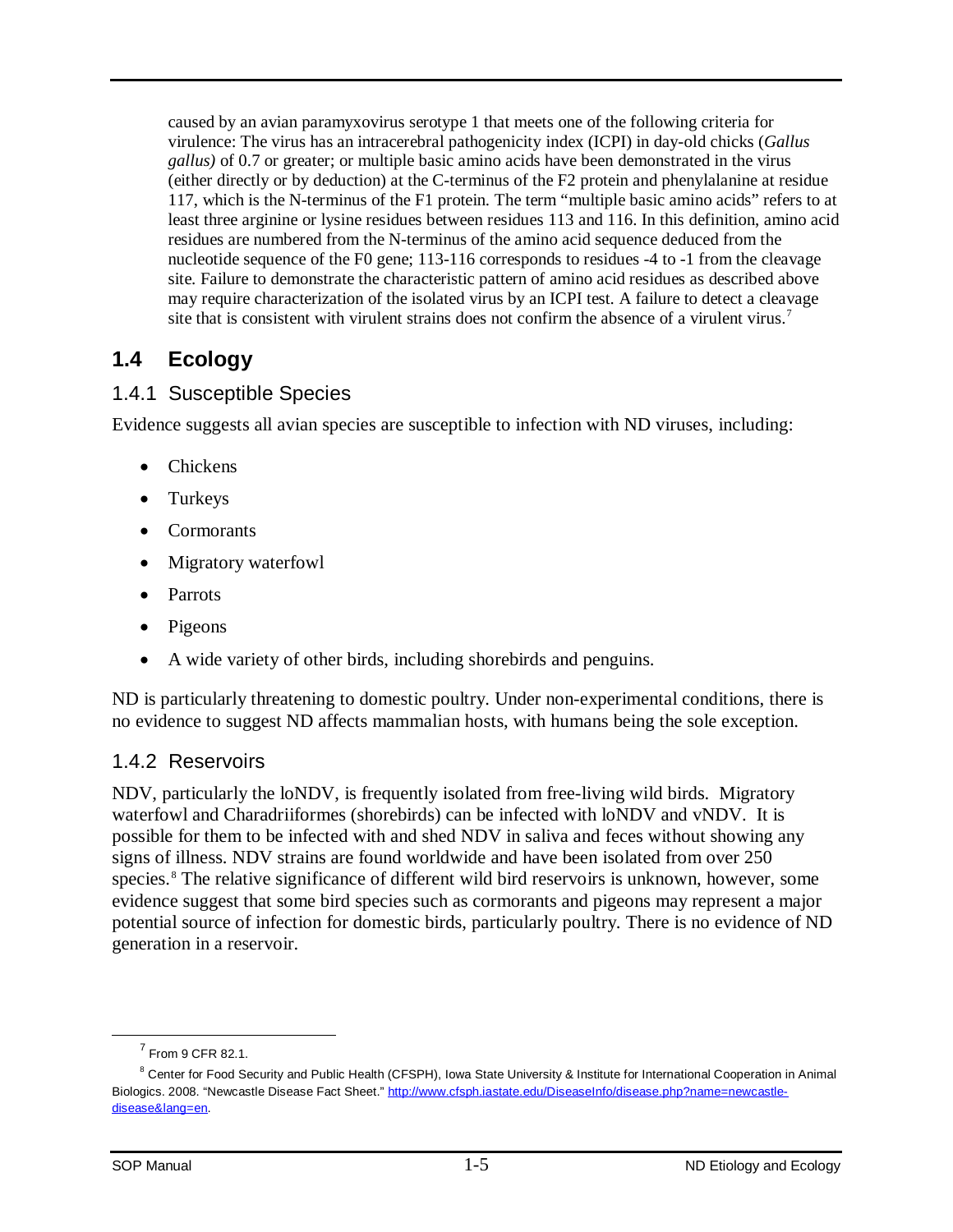## <span id="page-8-0"></span>1.4.3 Distribution

Endemic vNDV is present in much of the world, including Asia, Africa, Central and South America, and regions of Mexico. An outbreak of vNDV in the United States has not occurred since  $2003^{9,10}$  $2003^{9,10}$  $2003^{9,10}$  $2003^{9,10}$  $2003^{9,10}$ 

## <span id="page-8-1"></span>1.4.4 Introduction and Transmission of ND Virus

Contact with infected domestic birds, and occasionally wild birds or wild waterfowl, is the most likely mode of introduction of ND into a poultry population. Many species of migratory waterfowl carry the loNDV sub-clinically, which makes it difficult to track. As many wild birds are migratory, they are able to spread the disease and make containment difficult. In addition, upon transmission to domestic poultry, a loNDV may mutate into a vNDV. However, only two documented outbreaks worldwide have been caused by loNDV that originated from wild birds and mutated into vNDV as the virus circulated in poultry.  $11,12$  $11,12$ 

Because of the ND reservoir in wild birds and the ability of this virus to mutate, minimizing contact between domestic and wild birds is fundamental to preventing ND infection in the U.S. domestic poultry population. Live-bird markets are considered another method by which subclinically infected birds may transmit the virus to susceptible birds, who then act as carriers of NDV; these carriers may then, in turn, return to their originating farms and transmit the virus.

A vNDV is usually transmitted to domestic birds through direct contact with feces, feathers, eggshells, or respiratory secretions from infected domestic birds. Transmission of the virus can also result from contact with birds smuggled from areas that have vNDV endemic in the environment, as is seen in Mexico.<sup>[13](#page-8-6)</sup> Also, the movement of contaminated fomites, people, clothing, boxes, equipment, egg trays, and vehicles increases the potential for susceptible birds to be exposed to vNDV.

Vaccination against ND has been used within the U.S. for a number of years.<sup>[14](#page-8-7)</sup> There is evidence that immunization may help mitigate infection within contained bird populations; however, this offers no guarantee against infection, morbidity, and mortality within the domestic poultry population at large. Study of the actual benefits and results of herd immunity remains active research.[15](#page-8-8)

<span id="page-8-2"></span><sup>&</sup>lt;sup>9</sup> Pedersen, J.C., D.A. Senne, P.R. Woolcock, H. Kinde, D.J. King, M.G. Wise, B. Panigrahy, and B.S. Seal. 2004. "Phylogenetic Relationships among Virulent Newcastle Disease Virus Isolates from the 2002-2003 Outbreak in California and Other Recent Outbreaks in North America." *Journal of Clinical Microbiology*, 42(5), 2329–2334.  $\overline{a}$ 

<sup>&</sup>lt;sup>10</sup> USDA-APHIS-VS-CEAH National Surveillance Unit; Draft Case Definition for Virulent Newcastle Disease Virus, 2011.

<span id="page-8-4"></span><span id="page-8-3"></span><sup>&</sup>lt;sup>11</sup> Alexander, D.J., Campbell, G., Manvell, R.J., Collins, M.S., Parsons, G., and McNulty, M.S. 1992. "Characterisation of an antigenically unusual virus responsible for two outbreaks of Newcastle disease in the Republic of Ireland in 1990." *Vet Record,* 130(4), 65-68.

<span id="page-8-5"></span><sup>&</sup>lt;sup>12</sup> Gould, A.R., Kattenbelt, J.A., Selleck, P., Hansson, E., Della-Porta, A.,Westbury, H.A. 2001. "Virulent Newcastle disease in Australia: molecular epidemiological analysis of viruses isolated prior to and during the outbreaks of 1998-2000" *Virus Research*, 77(1), 51-60.

<span id="page-8-6"></span><sup>&</sup>lt;sup>13</sup> Perozo, F., Merino, R., Afonso, C.L., Villegas, P., Calderon, N. 2008. "Biological and phylogenetic characterization of virulent Newcastle disease virus circulating in Mexico." *Avian Diseases,* 52(3), 472-9.

<sup>&</sup>lt;sup>14</sup> Hitchner, S.B. 2004. "History of Biological Control of Poultry Diseases in the U.S.A." Avian Diseases. 48(1), 1-8.

<span id="page-8-8"></span><span id="page-8-7"></span><sup>&</sup>lt;sup>15</sup> Van Boven, M., Bouma, A., Fabri, T.H.F., Katsma, E. Hartog, L., Koch, G. 2008. "Herd Immunity to Newcastle Disease Virus in Poultry by Vaccination." *Avian Pathology,* 37(1), 1-5.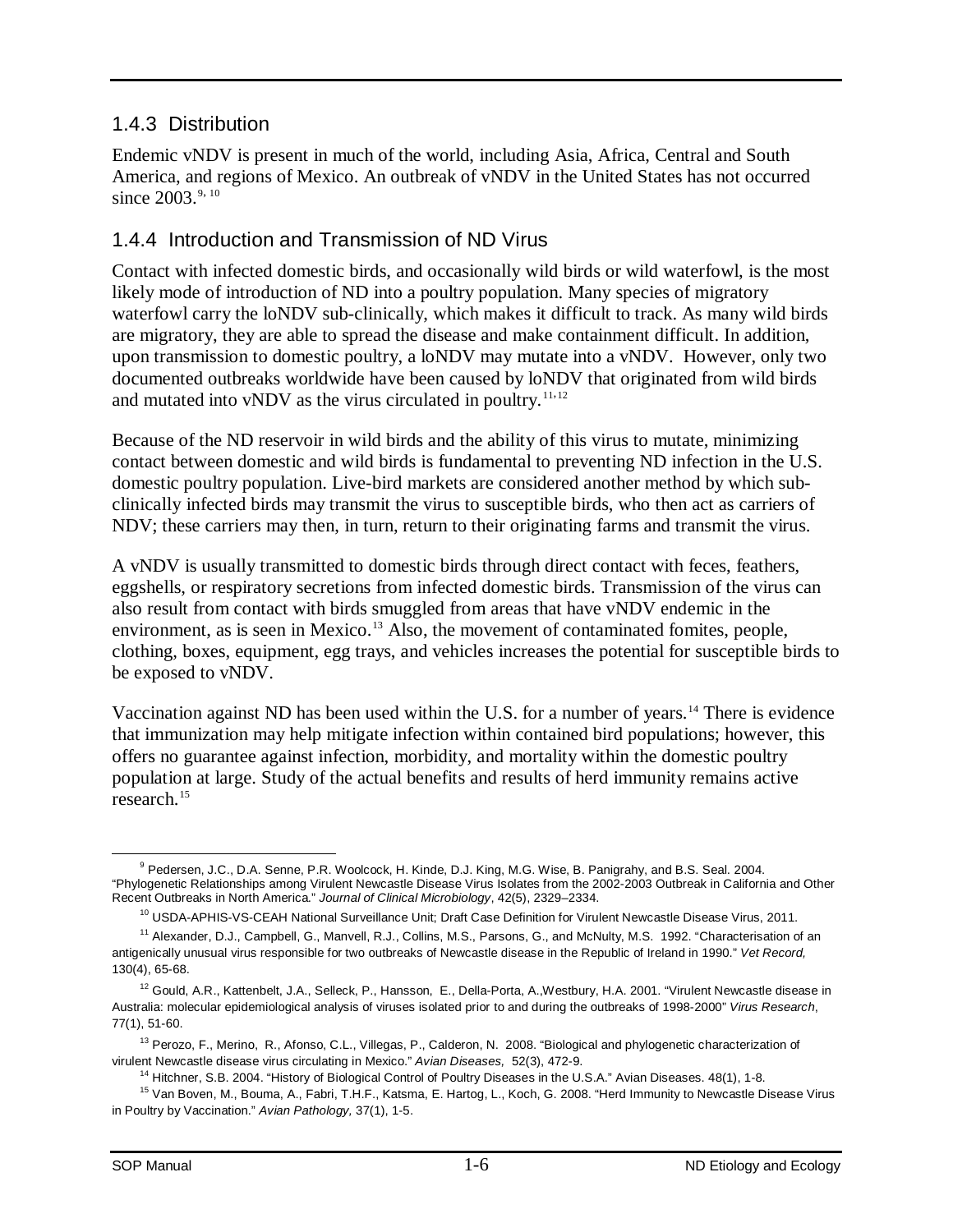## <span id="page-9-0"></span>1.4.5 Incubation and Infectious Periods

Incubation periods for ND are variable depending on the host species. The OIE *Terrestrial Animal Health Code* (2013) gives the incubation period for ND as 21 days. [16](#page-9-3) ND incubation periods vary depending on the strain of the virus; age, health, and species of infected birds; and other environmental factors. Most commonly, after natural exposure the period can be from two to five days with the average being five to six days. $17$ 

It is possible for a bird to shed the virus before and after the appearance of clinical signs. Depending on the species of bird, virus shedding can last anywhere from one week to a year.

## <span id="page-9-1"></span>1.4.6 Morbidity and Mortality in Birds

ND affects many species of birds, though the rates of morbidity and mortality and the variety and appearance of clinical symptoms vary from species to species. In domestic poultry, ND causes high morbidity and mortality rates, approaching 100 percent in unvaccinated flocks. Raptors are usually somewhat resistant, while ducks, waterfowl, parrots, and geese infected with ND may not show clinical signs. In many cases, the first sign of ND in a flock is abnormal and sudden mortality. In vaccinated populations, such as layers with high antibody titers, a decrease in egg production may be seen three to four weeks after infection, and misshapen and lighter in color than normal eggs may be produced [\(Figure 1-1\)](#page-9-2).<sup>[18](#page-9-5)</sup> Lower morbidity and mortality can be seen in vaccinated flocks. Well-vaccinated birds still can be infected with a vNDV, but may not show clinical signs of the disease while shedding the virulent virus in saliva and feces. The rate of death will depend on the immunity of the birds and the virulence of the NDV isolate. Surviving birds often suffer permanent neurological damage, such as twisted necks or head tremors.

<span id="page-9-2"></span>

#### **Figure 1-1. Misshapen Eggs**

Source: Dr. P. Miller

<span id="page-9-3"></span><sup>&</sup>lt;sup>16</sup> World Organization for Animal Health (OIE). 2013. Terrestrial Animal Health Code. Chapter 10.9. Newcastle Disease. [http://www.oie.int.](http://www.oie.int/)   $\overline{a}$ 

<span id="page-9-4"></span><sup>&</sup>lt;sup>17</sup> Alexander, D.J. and D.A. Senne. 2008. Newcastle disease, other avian paramyxoviruses, and pneumovirus infections. In Diseases of Poultry, 12th ed. Y.M. Saif. et al. (ed.). Blackwell Publishing, Ames, Iowa.

<span id="page-9-5"></span><sup>&</sup>lt;sup>18</sup> Miller, P.J., Decanini, E.L., Afonso, C.L. 2010. "Newcastle Disease: Evolution of genotypes and the related diagnostic challenges. Infection, Genetics, and Evolution." *Infection, Genetics, and Evolution* ,10 (1), 26-35. [http://ddr.nal.usda.gov/bitstream/10113/44041/1/IND44408321.pdf.](http://ddr.nal.usda.gov/bitstream/10113/44041/1/IND44408321.pdf)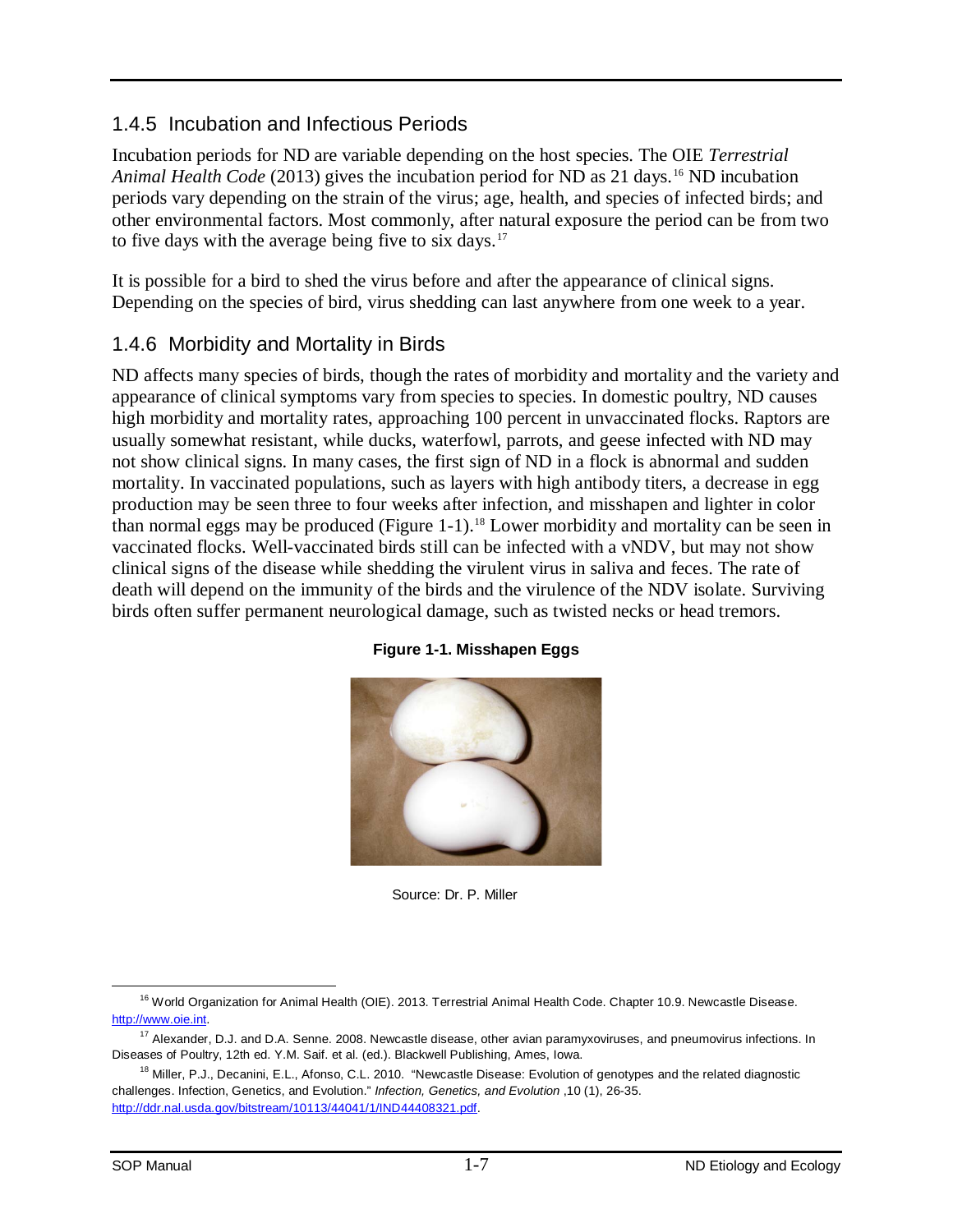## <span id="page-10-0"></span>1.4.6.1 Clinical Signs

Infection in birds can give rise to a wide variety of clinical signs that may vary according to the host, strain of virus, host immune status, presence of any secondary exacerbating organisms, and environmental conditions.

Table 1-1 gives a description of some of the most basic clinical symptoms; visuals are supplied where applicable.

| <b>Subtype</b>                                    | <b>Symptom description</b>                                                                                                                                                                                       | <b>Visual</b> |
|---------------------------------------------------|------------------------------------------------------------------------------------------------------------------------------------------------------------------------------------------------------------------|---------------|
| General,<br>regardless of<br>diagnosed<br>subtype | apathy, depression (at right)<br>- lack of movement<br>lack of appetite<br>reduced egg production<br>green or watery stool<br>respiratory difficulty<br>(i.e. coughing and gasping)<br>conjunctivitis (at right) | 19            |
| Viscerotropic                                     | - internal and external hemorrhages<br>(seen on comb at right)<br>- swelling of the head and neck                                                                                                                | 20            |
| Neurotropic                                       | - partial wing paralysis (may also see<br>with mesogenic strains)<br>- involuntary muscle tremors<br>(at right)<br>- stiff or twisted head or neck                                                               | 22            |

## <span id="page-10-1"></span>1.4.7 ND in Humans

ND is a zoonotic disease, though not one that poses a significant threat to public health. Human infection via exposure to infected birds can cause mild conjunctivitis and influenza-like

<sup>&</sup>lt;sup>19</sup> Cornell University College of Veterinary Medicine: [http://partnersah.vet.cornell.edu/avian-atlas/taxonomy/term/562.](http://partnersah.vet.cornell.edu/avian-atlas/taxonomy/term/562)

<span id="page-10-3"></span><span id="page-10-2"></span><sup>&</sup>lt;sup>20</sup> Center for Food Security and Public Health (CFSPH), Iowa State University & Institute for International Cooperation in Animal Biologics. 2008. "Newcastle Disease Fact Sheet." [http://www.cfsph.iastate.edu/DiseaseInfo/disease.php?name=newcastle-](http://www.cfsph.iastate.edu/DiseaseInfo/disease.php?name=newcastle-disease&lang=en)<u>disease&lang=en</u>.

<span id="page-10-5"></span><span id="page-10-4"></span><sup>&</sup>lt;sup>21</sup> Center for Food Security and Public Health (CFSPH), Iowa State University & Institute for International Cooperation in Animal Biologics. 2008. "Newcastle Disease Fact Sheet." [http://www.cfsph.iastate.edu/DiseaseInfo/disease.php?name=newcastle](http://www.cfsph.iastate.edu/DiseaseInfo/disease.php?name=newcastle-disease&lang=en)[disease&lang=en.](http://www.cfsph.iastate.edu/DiseaseInfo/disease.php?name=newcastle-disease&lang=en)

<sup>&</sup>lt;sup>22</sup> Cornell University College of Veterinary Medicine: [http://partnersah.vet.cornell.edu/avian-atlas/taxonomy/term/562.](http://partnersah.vet.cornell.edu/avian-atlas/taxonomy/term/562)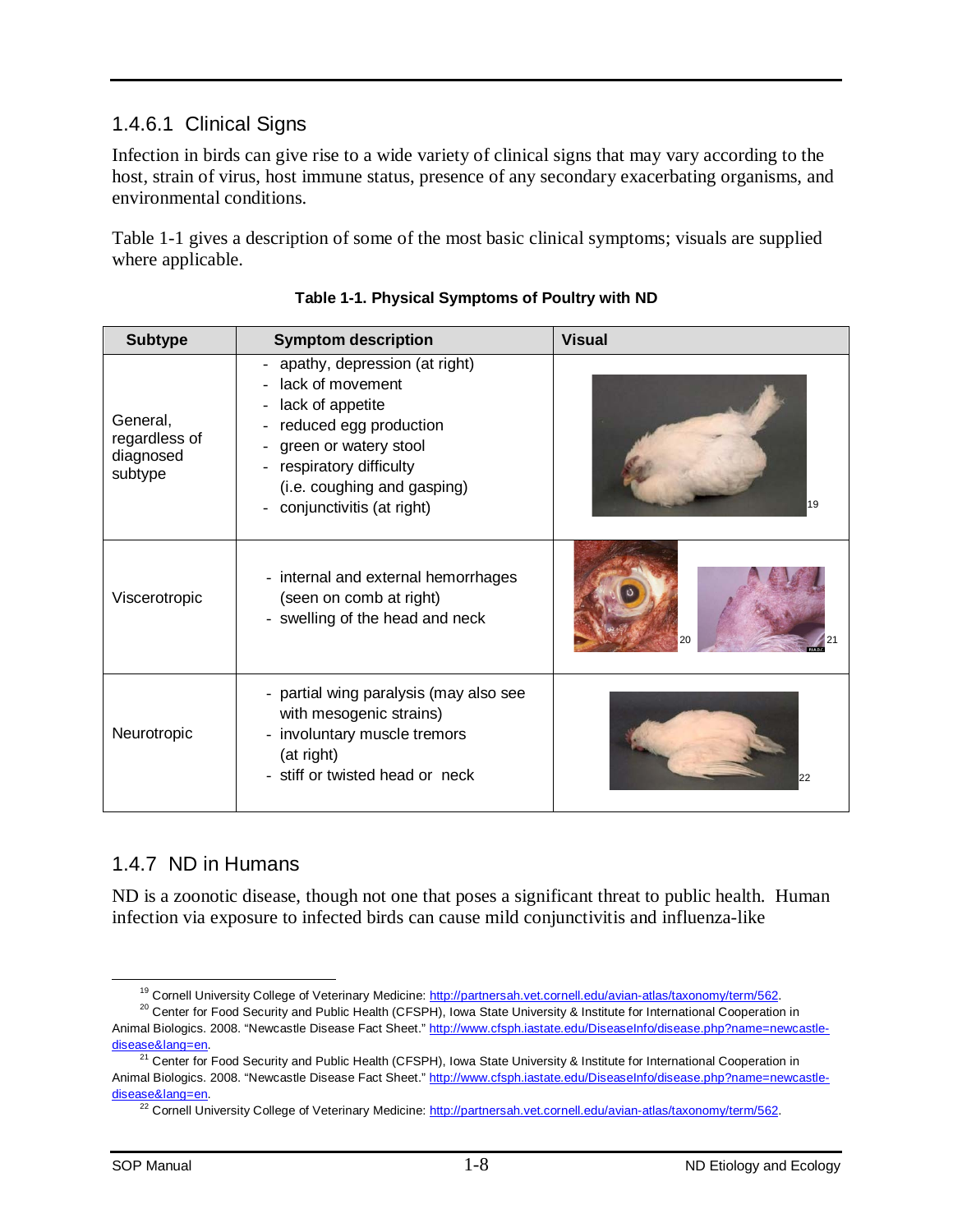symptoms, and in severe cases, can lead to some lasting impairment of vision.<sup>[23](#page-11-1)</sup> Individuals most likely to become infected are those working in the poultry industry or in laboratories; evidence has linked past human ND infection with lack of correct eyewear while working with commercial poultry. Although there is no evidence to indicate that the virus is contagious from one human to another, responder groups and vaccination crews should comply with the appropriate biosecurity and safety measures, including the use of personal protective equipment (PPE). Transmission of ND through the consumption of properly cooked poultry products has not been reported. Immuno-suppressed individuals are urged to take extra care to avoid exposure. $^{24}$ 

## <span id="page-11-0"></span>**1.5 Environmental Persistence of ND Viruses**

While the "epidemiology of APMV-1 is incompletely understood,"<sup>[25](#page-11-3)</sup> substantive information exists regarding its environmental persistence. ND can survive "for several weeks in a warm and humid environment... [and] indefinitely in frozen material."<sup>[26](#page-11-4)</sup> When using agents to inactivate virus, it is critical that the manufacturer's directions for the correct concentration of the solution, and the time needed for complete inactivation to occur, be followed. In addition, appropriate PPE (goggles, glove, and respirator) should be used.

- *Temperature*: ND is "inactivated by being heated at 56°C (132.8°F) for 3 hours, or 60°C  $(140°F)$  for 30 minutes."<sup>[27](#page-11-5)</sup>
- *pH*: Inactivated by acidic pH of  $\leq$  2.
- *Chemicals*: "Ether sensitive; inactivated by formalin, phenolics and oxidising agents (e.g. Virkon®); chlorhexidine, sodium hypochlorite (6%)."[28](#page-11-6)
- *Disinfectants*: Multi-purpose disinfectants, such as Virkon®, ether, or formalin will inactivate ND virus particulate.<sup>[29](#page-11-7)</sup>
- *Survival*: Survival of the aerosolized virus and long distance transmission are still subject to further study; aerosolized survival is likely dependent on humidity and a number of other environmental factors.[30](#page-11-8) Other reports indicate that the virus is destroyed by dehydration and exposure to ultraviolet rays. $31$

<sup>23</sup> Swayne, D.E. and King, D.J. 2003. "Avian Influenza and Newcastle Disease." *JAVMA,* 222(11), 1534-1540.

<span id="page-11-3"></span><span id="page-11-2"></span><span id="page-11-1"></span><sup>&</sup>lt;sup>24</sup> Goebel, S.J., Taylor, J., Barr, B.C., Kiehn, T.E., Castro-Malaspina, H.R., Hedvat, C.V., Rush-Wilson, K.A., Kelly, C.D., Davis, S.W., Samsonoff, W.A., Hurst, K.R., Behr, M.J., Masters, P.S. 2007. "Isolation of avian paramyxovirus 1 from a patient with a lethal case of pneumonia." *J Virol,* 81(22),12709-14. [http://www.ncbi.nlm.nih.gov/pmc/articles/PMC2168997/.](http://www.ncbi.nlm.nih.gov/pmc/articles/PMC2168997/)

<sup>25</sup> World Organization for Animal Health (OIE). 2009. OIE Technical Disease Card. Newcastle Disease[. http://www.oie.int.](http://www.oie.int/) 

<sup>&</sup>lt;sup>26</sup> USDA-APHIS-VS-CEAH National Surveillance Unit; Draft Case Definition for Virulent Newcastle Disease Virus, 2011.

<sup>&</sup>lt;sup>27</sup> World Organization for Animal Health (OIE). 2009. OIE Technical Disease Card. Newcastle Disease. http://www.oie.int.

<sup>&</sup>lt;sup>28</sup> USDA-APHIS-VS-CEAH National Surveillance Unit; Draft Case Definition for Virulent Newcastle Disease Virus, 2011.

<sup>&</sup>lt;sup>29</sup> USDA-APHIS-VS-CEAH National Surveillance Unit; Draft Case Definition for Virulent Newcastle Disease Virus, 2011.

<span id="page-11-9"></span><span id="page-11-8"></span><span id="page-11-7"></span><span id="page-11-6"></span><span id="page-11-5"></span><span id="page-11-4"></span><sup>&</sup>lt;sup>30</sup> Center for Food Security and Public Health (CFSPH), Iowa State University & Institute for International Cooperation in Animal Biologics. 2008. "Newcastle Disease Fact Sheet." [http://www.cfsph.iastate.edu/DiseaseInfo/disease.php?name=newcastle](http://www.cfsph.iastate.edu/DiseaseInfo/disease.php?name=newcastle-disease&lang=en)[disease&lang=en.](http://www.cfsph.iastate.edu/DiseaseInfo/disease.php?name=newcastle-disease&lang=en)

<sup>31</sup> USDA-APHIS-VS-CEAH National Surveillance Unit; Draft Case Definition for Virulent Newcastle Disease Virus, 2011.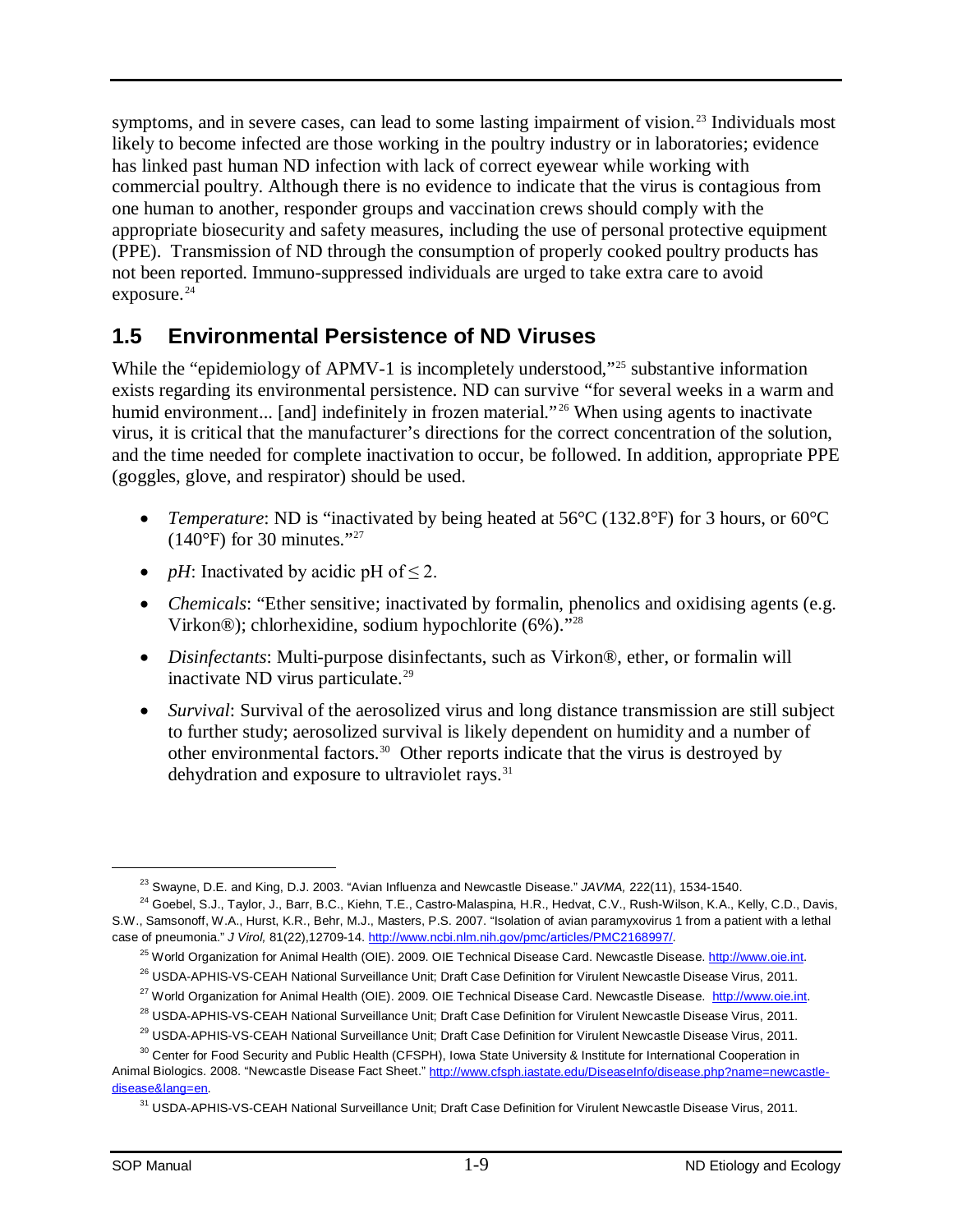## <span id="page-12-0"></span>1.5.1 In Eggs and Egg Products

The OIE recommends the following times and temperatures for the inactivation of ND virus in eggs and egg products (Table 1-2).<sup>[32](#page-12-2)</sup>

| Type of product  | Core temperature (°C) | <b>Time</b>   |
|------------------|-----------------------|---------------|
| Whole egg        | 55.0                  | 2,521 seconds |
| Whole egg        | 57.0                  | 1,596 seconds |
| Whole egg        | 59.0                  | 674 seconds   |
| Liquid egg white | 55.0                  | 2,278 seconds |
| Liquid egg white | 57.0                  | 986 seconds   |
| Liquid egg white | 59.0                  | 301 seconds   |
| 10% salted yolk  | 55.0                  | 176 seconds   |
| Dried egg white  | 57.0                  | 50.4 hours    |

#### **Table 1-2. Inactivation of ND in Eggs and Egg Products**

Source: OIE Terrestrial Animal Health Code, 2013.

The OIE *Terrestrial Animal Health Code (2013)* states that the listed temperature achieves a 7 log kill. Where scientifically documented, variances from these times and temperatures may also be suitable when they achieve the inactivation of the virus.

#### <span id="page-12-1"></span>1.5.2 In Meat

The OIE recommends the following times and temperatures for inactivation of ND virus in meat (Table 1-3). Where scientifically documented, variances from these times and temperatures may also be suitable when they achieve the inactivation of the virus.<sup>[33](#page-12-3)</sup>

|  | Table 1-3. Inactivation of ND in Meat |  |  |
|--|---------------------------------------|--|--|
|--|---------------------------------------|--|--|

| <b>Product</b> | Core temperature (°C) | Time         |  |
|----------------|-----------------------|--------------|--|
|                | 65.0                  | 39.8 seconds |  |
|                | 70.0                  | 3.6 seconds  |  |
| Poultry meat   | 74.0                  | 0.5 seconds  |  |
|                | 80.0                  | 0.03 seconds |  |

Source: OIE Terrestrial Animal Health Code, 2013.

<span id="page-12-2"></span><sup>&</sup>lt;sup>32</sup> World Organization for Animal Health (OIE). 2013. Terrestrial Animal Health Code. Chapter 10.9. Newcastle Disease. [http://www.oie.int.](http://www.oie.int/)  $\overline{a}$ 

<span id="page-12-3"></span><sup>33</sup> World Organization for Animal Health (OIE). 2013. Terrestrial Animal Health Code. Chapter 10.9. Newcastle Disease. [http://www.oie.int.](http://www.oie.int/)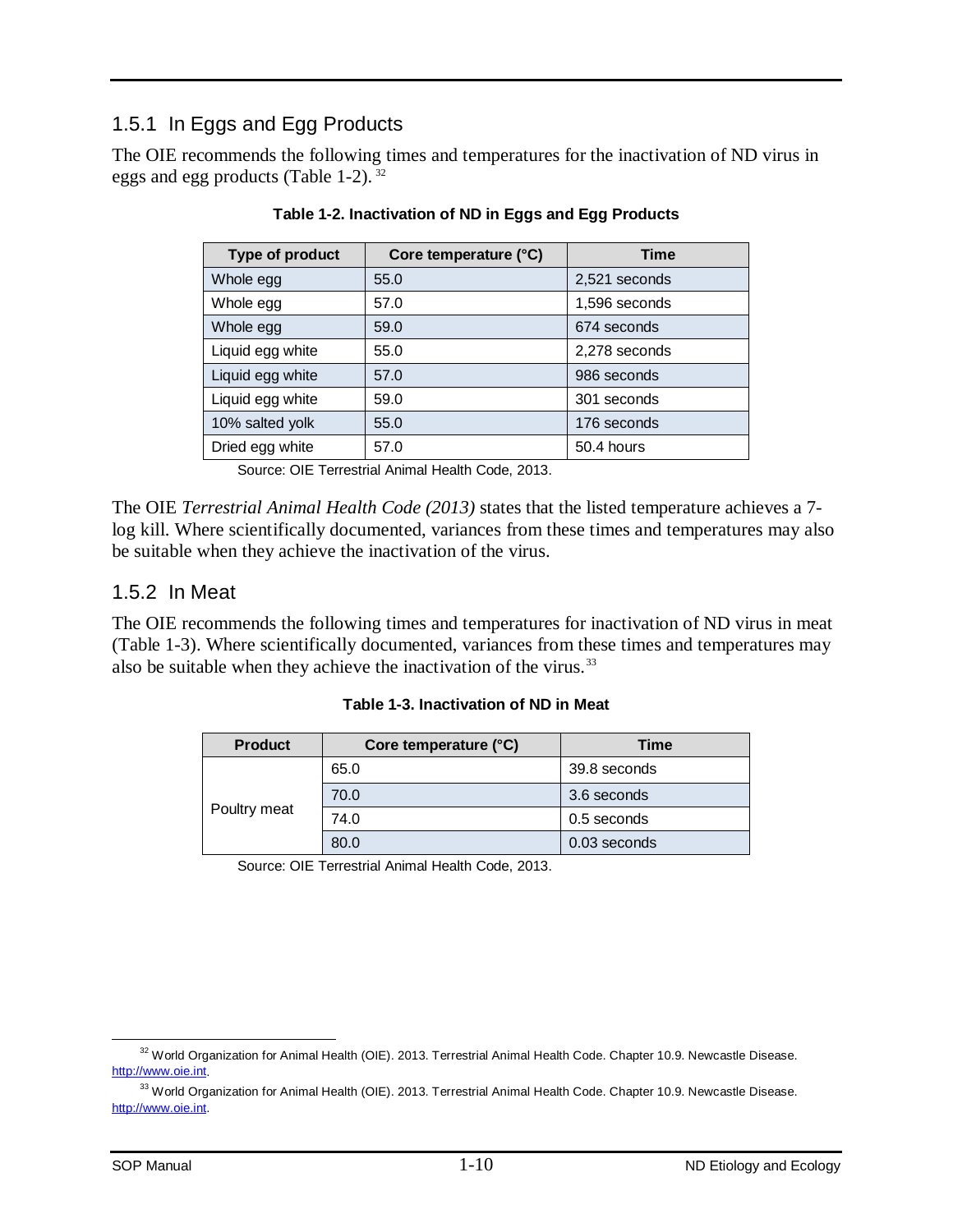#### <span id="page-13-0"></span>1.5.3 In Carcasses

ND viruses can survive in bird carcasses for several days at ambient temperatures and a few weeks at refrigeration temperatures. Titers in carcasses will vary depending on the strain of the virus, species of bird, and time of death in relation to clinical stage of infection. Burying, incineration, and composting are alternatives for disposal. [34](#page-13-2)

<span id="page-13-2"></span><span id="page-13-1"></span><sup>&</sup>lt;sup>34</sup> World Organization for Animal Health (OIE). 2009. OIE Technical Disease Card. Newcastle Disease. http://www.oie.int.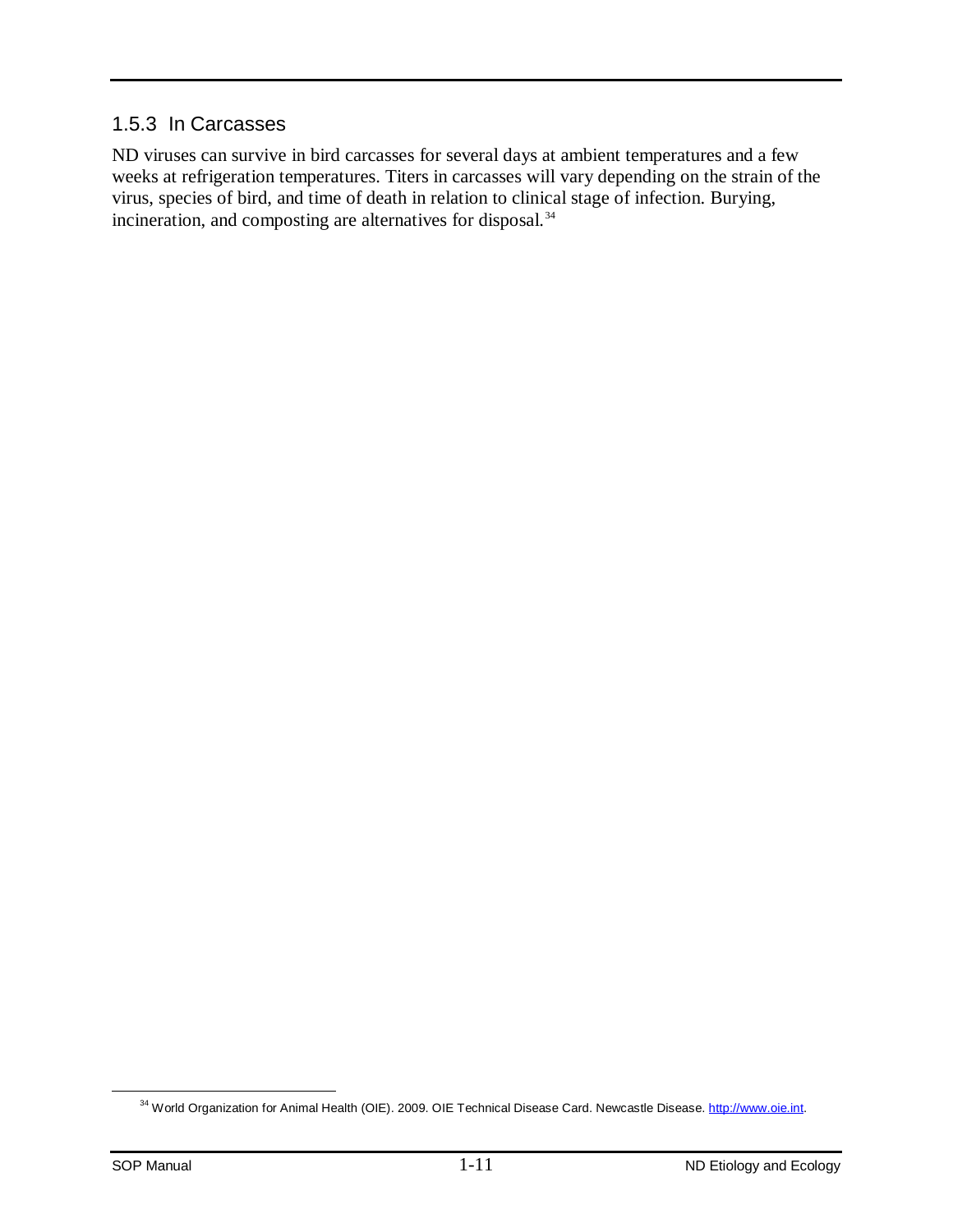## <span id="page-14-0"></span>**Attachment 1.A References and Resources**

- Alexander, D.J. and D.A. Senne. 2008. Newcastle disease, other avian paramyxoviruses, and pneumovirus infections. In Diseases of Poultry, 12th ed. Y.M. Saif. et al. (ed.). Blackwell Publishing, Ames, Iowa.
- Alphin, R. L., C. D. Ciaverelli, D. P. Hougentogler, K. J. Johnson, M. K. Rankin and E. R. Benson. 2010. "Postoutbreak Disinfection of Mobile Equipment." *Avian Diseases*, 54(s1), 772-776.
- Australian Veterinary Emergency Plan. Disease Strategy Newcastle Disease. Version 3.2. 2010. [http://www.animalhealthaustralia.com.au/wp-content/uploads/2011/04/ND3-2-](http://www.animalhealthaustralia.com.au/wp-content/uploads/2011/04/ND3-2-21FINAL2May11.pdf) [21FINAL2May11.pdf.](http://www.animalhealthaustralia.com.au/wp-content/uploads/2011/04/ND3-2-21FINAL2May11.pdf) Accessed November 15, 2011.
- Center for Food Security and Public Health (CFSPH), Iowa State University & Institute for International Cooperation in Animal Biologics. 2008. "Newcastle Disease Fact Sheet." [http://www.cfsph.iastate.edu/DiseaseInfo/disease.php?name=newcastle-disease&lang=en.](http://www.cfsph.iastate.edu/DiseaseInfo/disease.php?name=newcastle-disease&lang=en) Accessed November 15, 2011.
- Clavijo, A., Y. Robinson, T. Booth, F. Munroe. 2000. "Velogenic Newcastle Disease in Imported Caged Birds." *Can Vet Journal,* 41, 404-406.
- Cornell University College of Veterinary Medicine. Atlas of Avian Diseases. [http://partnersah.vet.cornell.edu/avian-atlas/taxonomy/term/507.](http://partnersah.vet.cornell.edu/avian-atlas/taxonomy/term/507) Accessed March 30, 2011.
- Crespo, R., H. L. Shivaprasad, P.R. Woolcock, R. P. Chin, D. Davidson-York, and R. Tarbell. 1999. "Case Report—Exotic Newcastle Disease in a Game Chicken Flock." *Avian Diseases*, 43, 349-355.
- Falcon, M.D. 2004. "Exotic Newcastle Disease." Seminars in Avian and Exotic Pet Medicine. 13(2), 79-85.
- Goebel, S.J., J. Taylor, B.C., Barr, T.E. Kiehn, H.R. Castro-Malaspina, C.V. Hedvat, K.A. Rush-Wilson, C.D. Kelly, S.W. Davis, et al. 2007. "Isolation of avian paramyxovirus 1 from a patient with a lethal case of pneumonia." *J Virol,* 81(22), 12709-14. [http://www.ncbi.nlm.nih.gov/pmc/articles/PMC2168997/.](http://www.ncbi.nlm.nih.gov/pmc/articles/PMC2168997/) Accessed November 15, 2011.
- Hietala, S., H. Kinde, B.M. Crossley, and A. Ardans. 2004. "Exotic Newcastle disease in California: Laboratory Response to an Animal Health Emergency." *Can Vet Journal*, 45(12), 1022.
- Hitchner, S.B. 2004. "History of Biological Control of Poultry Diseases in the U.S.A." *Avian Diseases*, 48(1), 1-8.
- International Committee on Taxonomy of Viruses (ICTV). 2011. ICTV Database. [http://www.ictvdb.org/ICTVdB/index.htm.](http://www.ictvdb.org/ICTVdB/index.htm) Accessed 30 March 2011.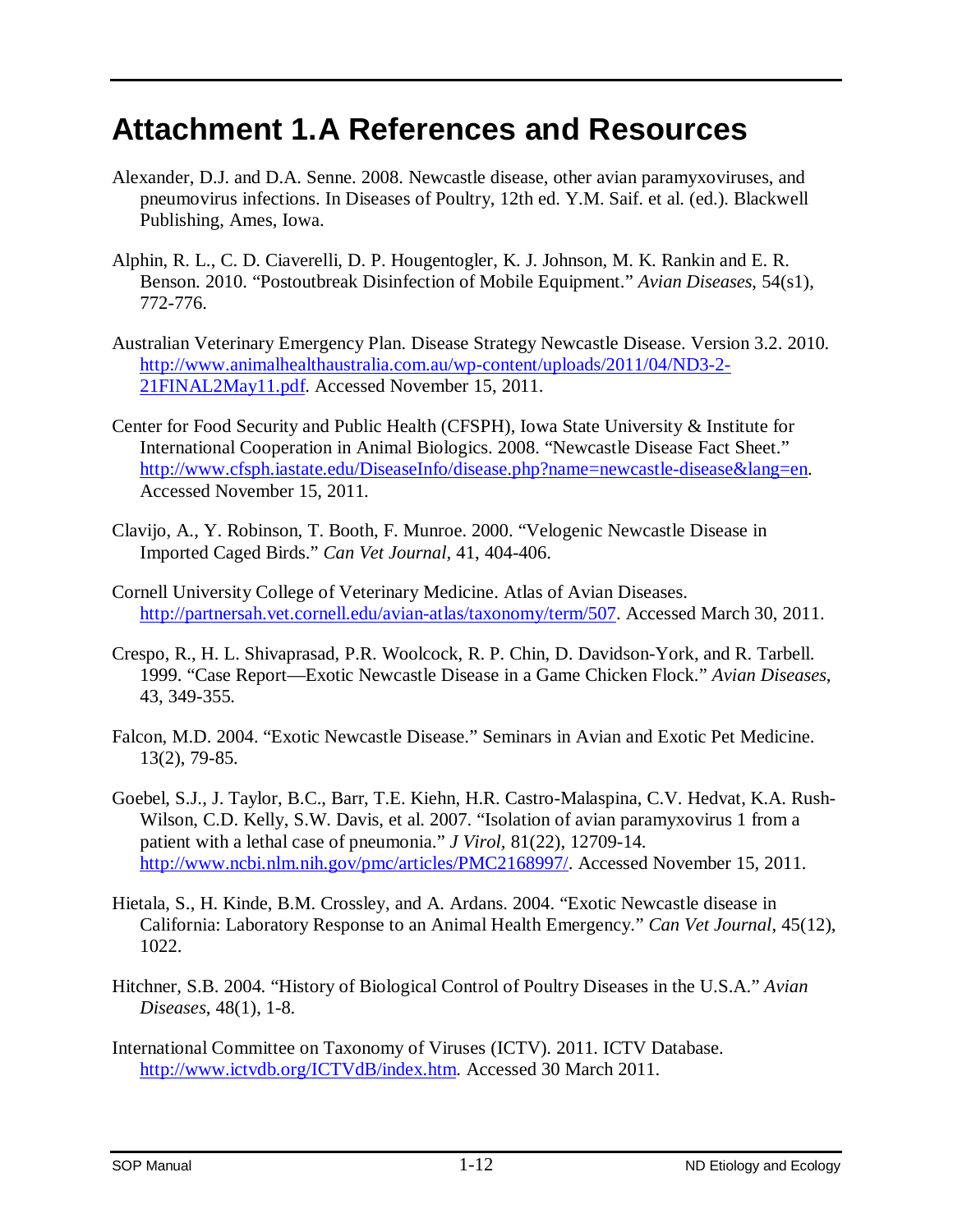- Jindal, N., Y. Chander, A.K. Chockalingam, M.de Abin, P.T. Redig, S.M. Goyal. 2009. "Phylogenetic Analysis of Newcastle Disease Viruses Isolated from Waterfowl in the Upper Midwest Region of the United States." *Virology Journal*, 5(6), 191.
- Kapczynski, D.R. and D.J. King. 2005. "Protection of Chickens against Overt Clinical Disease and Determination of Viral Shedding Following Vaccination with Commercially Available Newcastle Disease Virus Vaccines Upon Challenge with Highly Virulent Virus from the California 2002 Exotic Newcastle Disease Outbreak." *Vaccine,* 23, 3424–3433.
- Kinde, H., W. Utterback, K. Takeshita, M. McFarland. 2004. "Survival of Exotic Newcastle Disease Virus in Commercial Poultry Environment Following Removal of Infected Chickens." *Avian Diseases*, 48(3), 669-674.
- Kingston, S.K., C.A. Dussault, R.S. Zaidlicz, N.H. Faltas, M.E. Geib, S.Taylor, T. Holt, B.A. Porter-Spalding. 2005. "Special Report: Evaluation of Two Methods for Mass Euthanasia of Poultry in Disease Outbreaks." *Journal of the American Veterinary Medical Association*, 227(5), 730-738.
- Miller, P.J., E.L. Decanini, C.L. Afonso. 2010. "Newcastle Disease: Evolution of genotypes and the related diagnostic challenges. Infection, Genetics, and Evolution." *Infection, Genetics, and Evolution*, 10(1), 26-35. [http://ddr.nal.usda.gov/bitstream/10113/44041/1/IND44408321.pdf.](http://ddr.nal.usda.gov/bitstream/10113/44041/1/IND44408321.pdf) Accessed November 15, 2011.
- Pedersen, J.C., D.A. Senne, P.R. Woolcock, H. Kinde, D.J. King, M.G. Wise, B. Panigrahy, and B.S. Seal. 2004. "Phylogenetic Relationships among Virulent Newcastle Disease Virus Isolates from the 2002-2003 Outbreak in California and Other Recent Outbreaks in North America." *Journal of Clinical Microbiology*, 42(5), 2329–2334.
- Perozo, F. R. Merino, C.L. Afonso, P. Villegas, N. Calderon. 2008. "Biological and phylogenetic characterization of virulent Newcastle disease virus circulating in Mexico." *Avian Diseases*, 52(3), 472-9.
- Swayne, D.E. and D.J. King. 2003. "Zoonosis Update: Avian influenza and Newcastle disease." *Journal of the American Veterinary Medical Association*, 222(11), 1534-1540.
- USDA, APHIS, Veterinary Services, Centers for Epidemiology and Animal Health, National Surveillance Unit. 2011. Draft Case Definition for Virulent Newcastle Disease Virus, February.
- United States Animal Health Association (USAHA). 2008. Foreign Animal Diseases. 7th ed. Boca Raton, FL: Boca Publications Group.
- Van Boven, M. A. Bouma, T.H. Fabri, E. Katsma, L. Hartog, G. Koch. 2008. "Herd Immunity to Newcastle Disease Virus in Poultry by Vaccination." *Avian Pathology*, 37(1), 1-5.
- Wise, M.G., D.L. Suarez, B.S. Seal, J.C. Pedersen, D.A. Senne, D.J. King, D.R. Kapczynski, and E. Spackman. 2004. "Development of a Real-Time Reverse-Transcription PCR for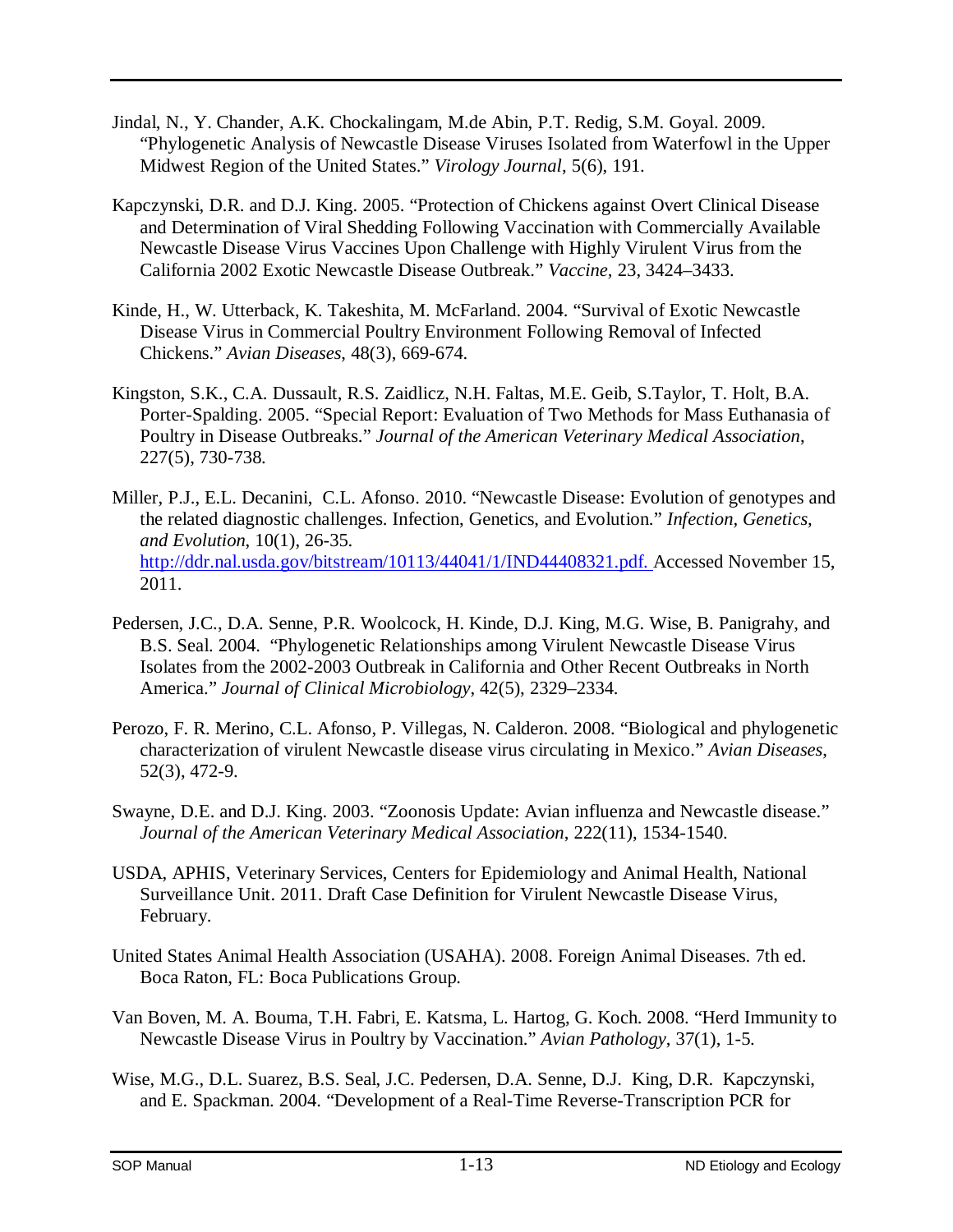Detection of Newcastle Disease Virus RNA in Clinical Samples." *Journal of Clinical Microbiology*, 42(1), 329–338.

- World Organization for Animal Health (OIE). 2009. OIE Technical Disease Card. Newcastle Disease. [http://www.oie.int.](http://www.oie.int/)
- World Organization for Animal Health (OIE). 2013. Terrestrial Animal Health Code. Chapter 10.9. Newcastle Disease. [http://www.oie.int.](http://www.oie.int/)
- Zanetti, F., A. Berinstein, A. Pereda, O. Taboga, E. Carrillo. 2005."Molecular Characterization and Phylogenetic Analysis of Newcastle Disease Virus Isolates from Healthy Wild Birds." *Avian Diseases*, 49(4), 546-550.